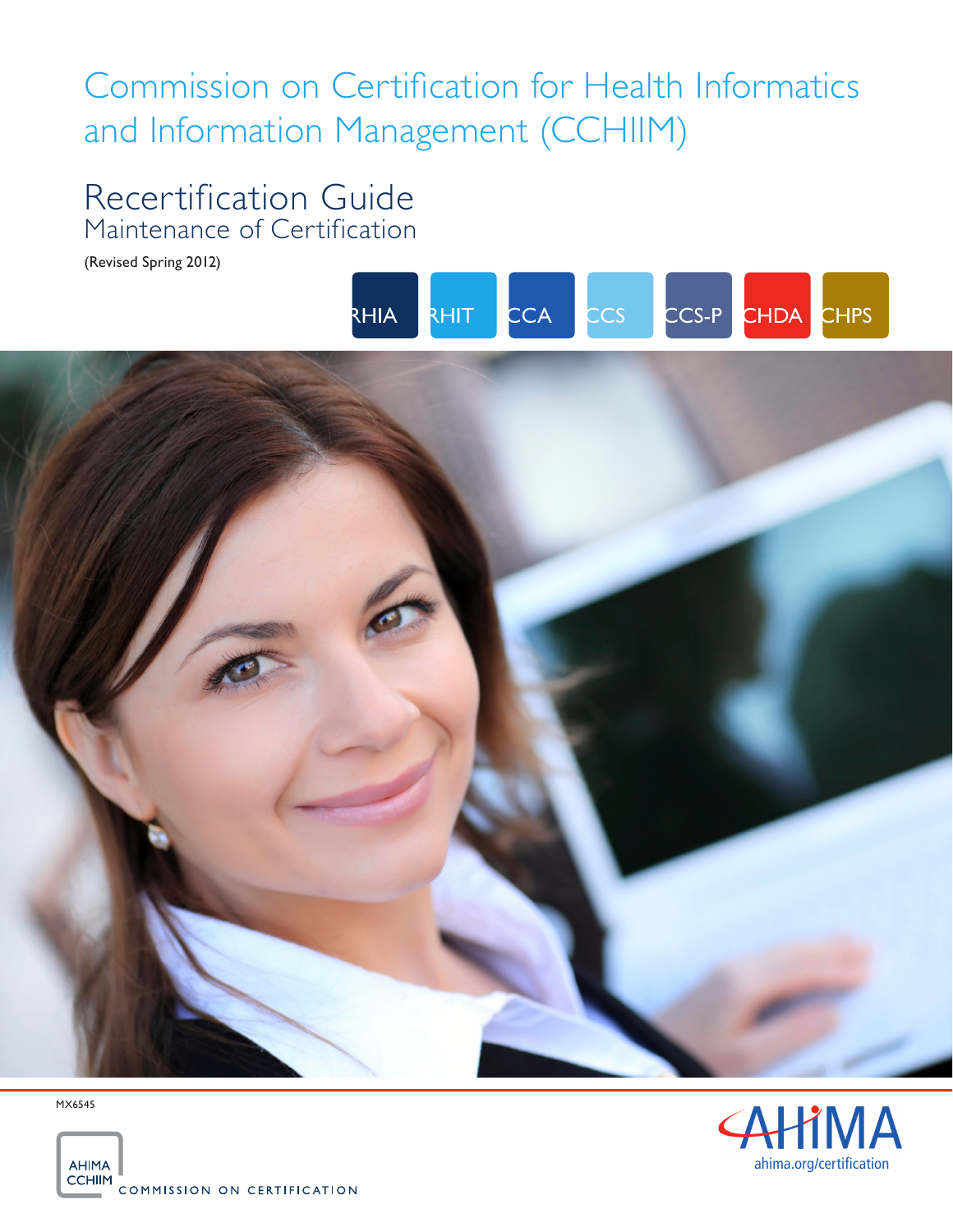### **CCHIIM Mission**

Through certification, the CCHIIM ensures the competency of professionals practicing health informatics and information management (HIIM) worldwide.

### CCHIIM Vision

Professional excellence in HIIM through certification.

### CCHIIM Values

- The application of evidence-based best practices for certification;
- The validation of workforce competence through professional certification;
- • The commitment to ongoing professional development, lifelong learning, and workforce excellence; and
- • The recognition of CCHIIM-certified professionals' role in maintaining and enhancing quality health information for the safety of the public and the improvement of healthcare.

### **CCHIIM Recertification Program**

### Purpose

The CCHIIM recertification (maintenance of certification) program ensures that CCHIIM-certified professionals demonstrate ongoing competence in the domain areas in which they are certified, through either maintenance or enhancement activities. For the purposes of recertification (maintenance of certification), CCHIIM further defines maintenance and enhancement activities as follows:

**Maintenance:** Completion of educational programs that provide updated training and skills to allow continued competence in HIIM by earning the required number of continuing education units (CEUs) in any of the HIIM Domains.

Enhancement: Completion of educational programs that result in expanded knowledge and skills to enhance professional growth in HIIM by earning additional CEUs in a specific HIIM domain. This is beyond the requirement to maintain certification.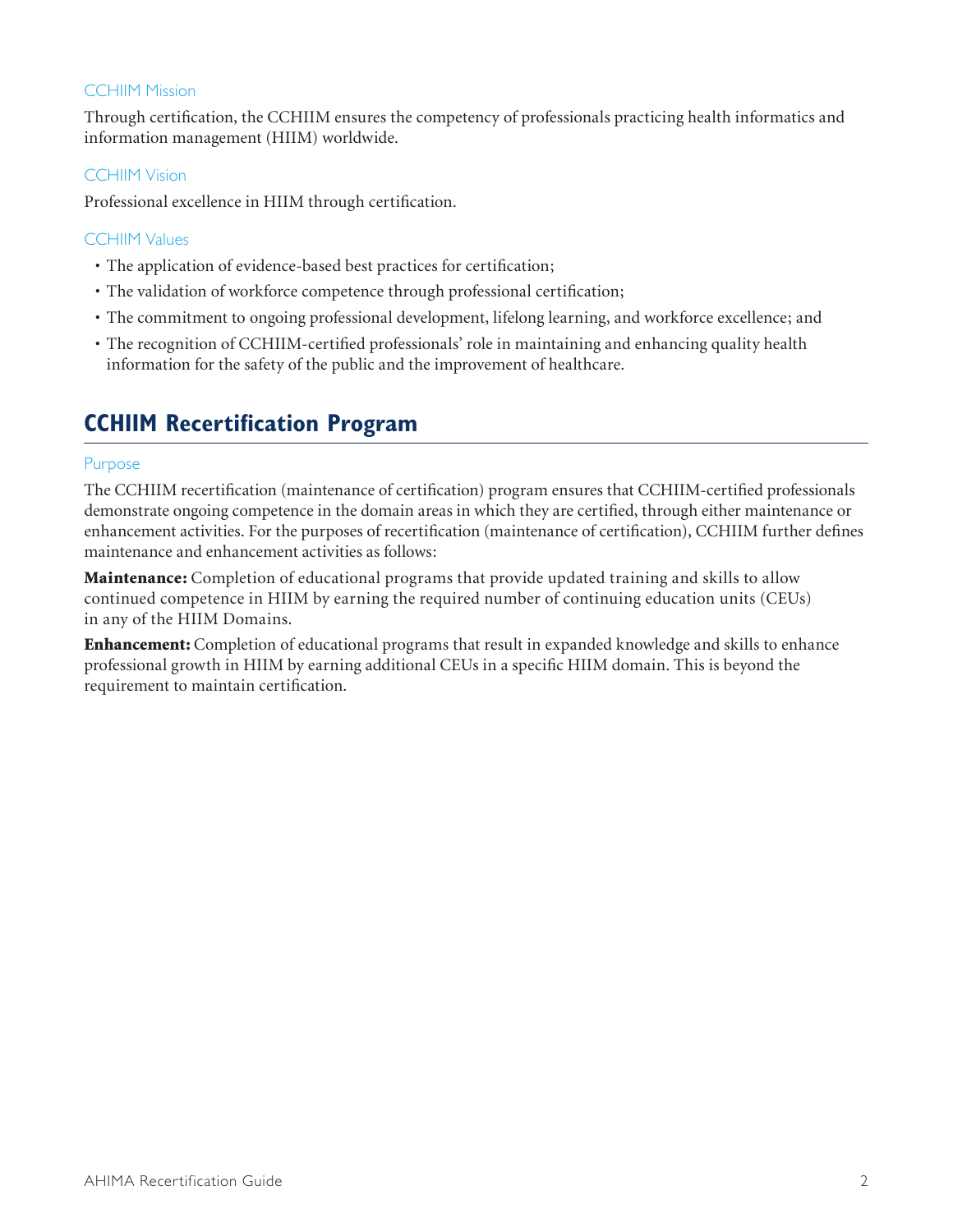*Congratulations on earning your AHIMA professional credential! You've marked yourself as a leader and HIIM expert, and shown your support for the healthcare profession. But there's more to certification than that. Through it you've increased your chances for success in your chosen career.*

### **AHIMA Certification—Your Best Professional Value**

### Receiving an AHIMA Credential Means:

- • Demonstrating commitment to your professional area of expertise, a dedication to quality healthcare, and a need to establish high standards in managing confidential health information.
- • Offering ongoing value to your profession and employer through continuation of your personal education, allowing you to maintain your expertise and contribute at the highest levels.
- • Having an edge over noncertified professionals. AHIMA certification signifies experience and knowledge, and validates professional competence for employers, consumers, and yourself.

### What Are the Biggest Benefits of Recertification (Maintenance of Certification)?

- • Return on investment from the high value of being AHIMA certified
- • Professional prestige helps you remain competitive in a tough job market
- • Demonstration of your ongoing commitment and competence in HIIM
- • Networking opportunities with similarly credentialed peers who share your level of expertise
- Reasonable recertification fees

### To Recertify You Must:

- 1. Obtain the required number of CEUs during your recertification cycle.
- 2. Complete your mandatory annual coding self-reviews (self-assessments), if applicable.
- 3. Participate in accepted and qualified CEU activities.
- 4. Report your CEUs on time.
- 5. Document your CEU activity for auditing.
- 6. Ensure your recertification fee is paid.

### **Recertification Process**

#### CEU Requirements for Single Credential

| If You Have $A(n)$                | You Must Earn                                                                       |
|-----------------------------------|-------------------------------------------------------------------------------------|
| Certified Coding Associate (CCA)  | 20 CEUs, including two mandatory annual coding<br>self-reviews (self-assessments)** |
| Certified Coding Specialist (CCS) | 20 CEUs, including two mandatory annual coding<br>self-reviews (self-assessments)** |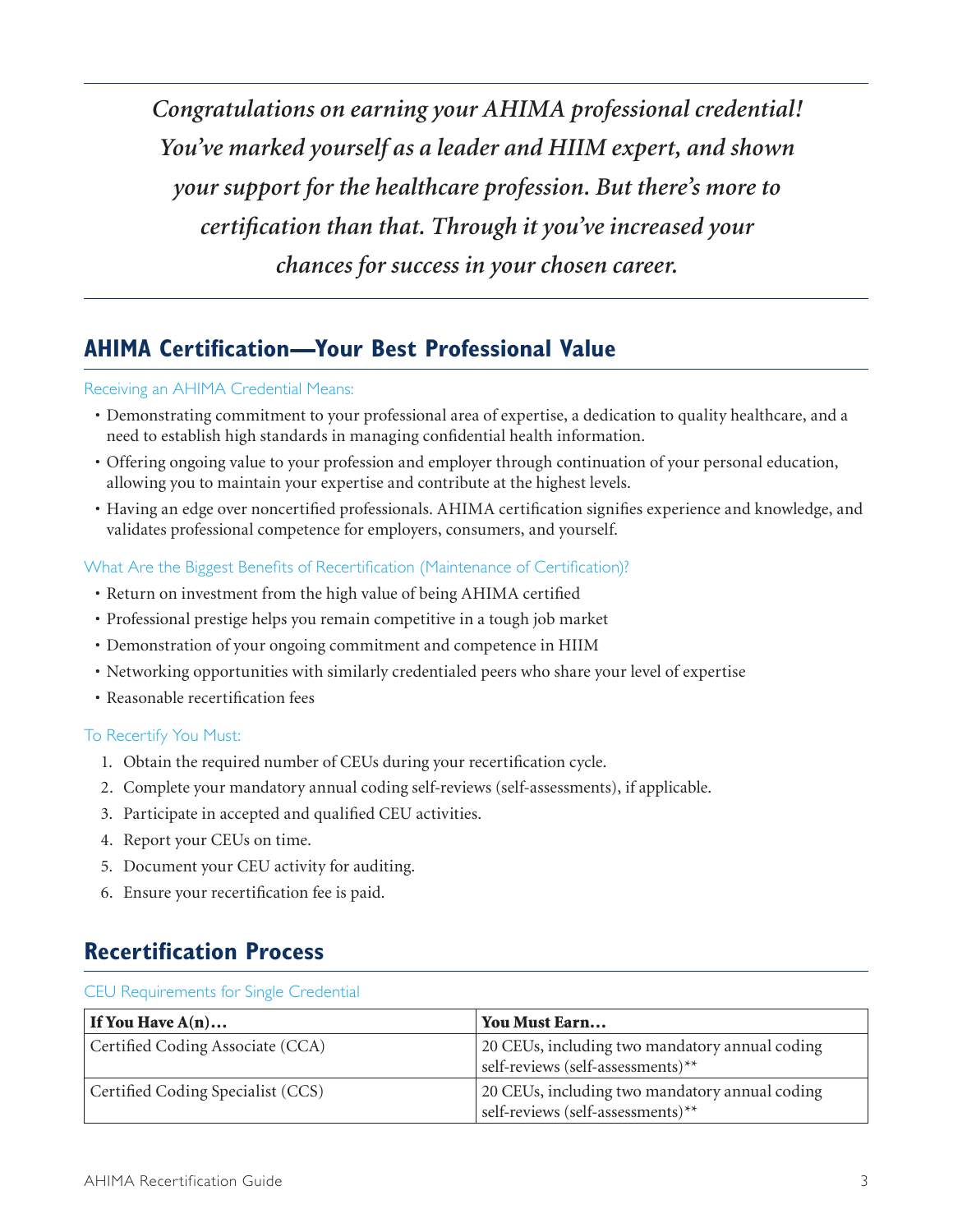| Certified Coding Specialist-Physician-based (CCS-P) | 20 CEUs, including two mandatory annual coding<br>self-reviews (self-assessments)** |
|-----------------------------------------------------|-------------------------------------------------------------------------------------|
| Registered Health Information Administrator (RHIA)  | 30 CEUs                                                                             |
| Registered Health Information Technician (RHIT)     | 20 CEUs                                                                             |
| Certified Health Data Analyst (CHDA)                | 30 CEUs                                                                             |
| Certified in Healthcare Privacy and Security (CHPS) | 30 CEUs                                                                             |
| Certified Documentation Improvement Practitioner    |                                                                                     |
| (CDIP)                                              | 30 CEU <sub>s</sub>                                                                 |
| Certified in Healthcare Privacy (CHP)*              | 30 CEUs                                                                             |
| Certified in Healthcare Security (CHS)*             | 30 CEUs                                                                             |

*\*AHIMA no longer offers these certification exams.* 

*\*\*Each mandatory annual coding self-review is worth five (5) CEUs toward the total CEU requirement of a coding credential.*

### CEU Requirements for Multiple Credentials

If you have more than one AHIMA credential, you must earn ten (10) additional CEUs per credential during your two-year recertification cycle. These CEUs may not be duplicated or used for more than one credential.

| <b>Credential</b>       | <b>Required Number of CEUs</b> |
|-------------------------|--------------------------------|
| CCS and CCS-P           | $30(20+10)$                    |
| RHIA with CCS and CCS-P | $50(30+10+10)$                 |
| RHIA with CHPS          | $40(30+10)$                    |
| RHIA with CHDA          | $40(30+10)$                    |
| RHIA with CDIP          | $40(30+10)$                    |
| RHIT with CCS and CCS-P | $40(20+10+10)$                 |

### Recertification Cycle

Initial: The initial recertification cycle for newly credentialed certificants (first credential obtained) begins the day after the credential is awarded, plus the additional two (2) calendar year recertification period. A credential is awarded when a candidate:

- • Passes the certification examination, OR
- • Passes the certification examination AND has successfully completed the academic requirements of an HIIM program accredited by CAHIIM (RHIA and RHIT early testing candidates). The academic prerequisite is confirmed when an official transcript is submitted and approved.

**Ongoing:** The recertification cycle for subsequently obtained credential(s) begins with the next cycle date for the first or initial credential. The next cycle date begins on January 1, and ends on December 31, of the following year.

### Example

| If existing credential is: Current cycle is: |                     |                                      | After obtaining: The new cycle for both credentials is: |
|----------------------------------------------|---------------------|--------------------------------------|---------------------------------------------------------|
| RHIA                                         | $1/1/10 - 12/31/11$ | *CCS on $6/8/11$   $1/1/12-12/31/13$ |                                                         |

*\*CEUs earned between June 9, 2010, and December 31, 2011, can be reported for the first recertification cycle only.*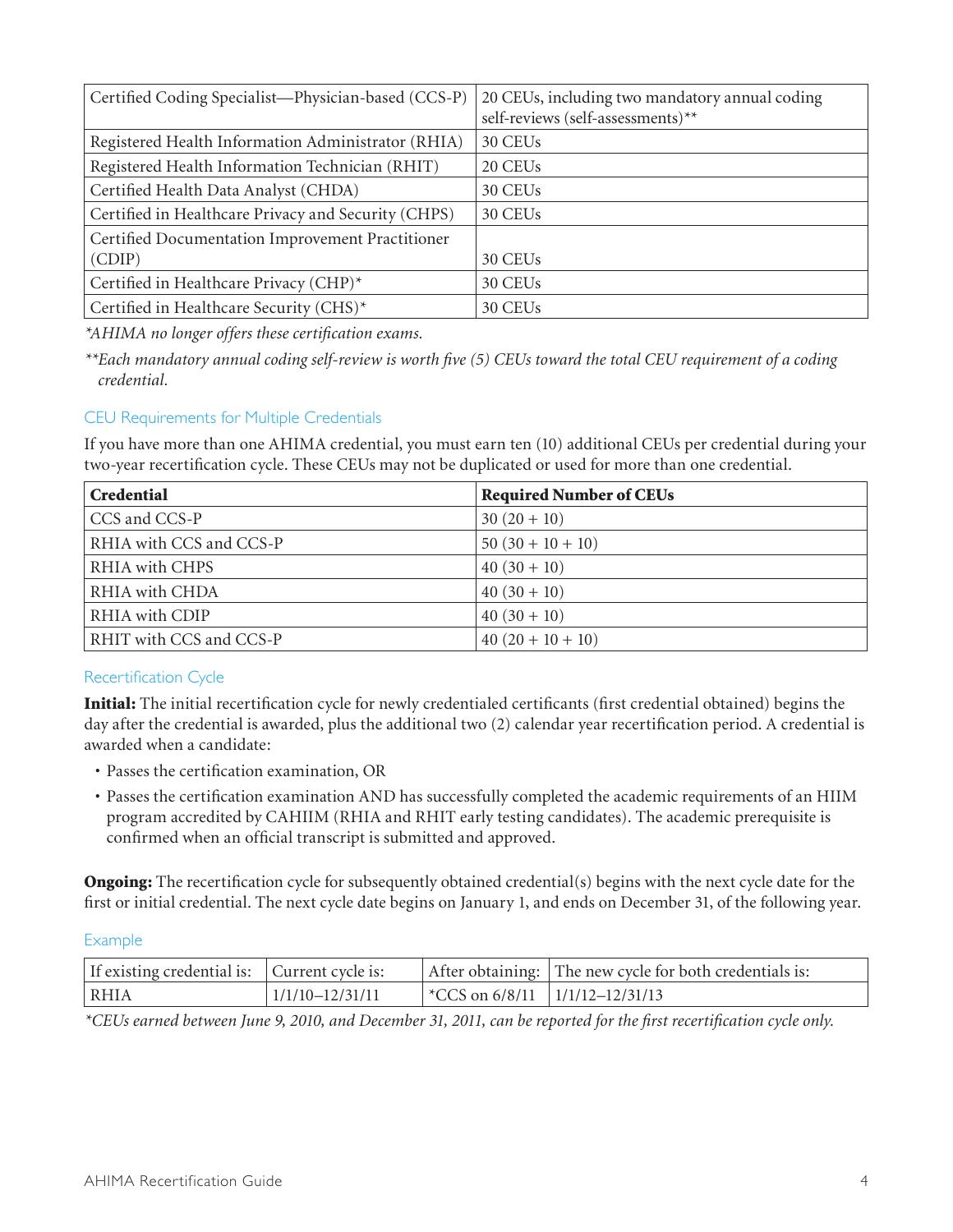# **Qualifying Continuing Education Activities and Calculation of CEUs**

### Continuing Education (CE) Content

CEUs must be earned within your recertification cycle and must be relevant to the HIIM field as presented in the HIIM domains to be eligible for CE credit. Eighty (80) percent of all CEUs must be earned within the HIIM domain (see Appendix A). The remaining twenty (20) percent can include participation in CE activities on topics not relevant to HIIM.

### Calculation of CEUs

Calculation of CEUs is based upon clock hours. One (1) CEU is given for each 60 minutes of attendance or participation that is fixed in length. Fractional parts of an hour less than 45 minutes in duration will not be considered a full hour credit. For example, a program that is 2 1/2 hours long is equivalent to two CEUs.

### CE Activities

- 1. Participation in educational programs on topics relevant to HIIM.
	- a. Educational portions of AHIMA meetings (national convention, state, local, or regional meetings) *one (1) CEU for each 60 minutes of participation*
	- b. Educational portions of programs of allied health and other relevant professional associations—*one (1) CEU for each 60 minutes of participation*
	- c. Educational portions of programs sponsored by organizations or vendors on topics that maintain, update, or enlarge knowledge and skills relevant to the HIIM profession—*one (1) CEU for each 60 minutes of participation*
	- d. Telecommunications and teleseminars relevant to the HIIM profession—*one (1) CEU for each 60 minutes of participation*
- 2. Participation in formal educational programs of study that address HIIM-relevant subject areas.
	- a. Post-secondary courses attended for credit, including guided independent study and regular college or university courses. Courses taken in pursuit of HIIM profession-relevant associate, baccalaureate, master, or doctorate degrees, are included. All coursework and final exams must be completed by the December 31 recertification cycle end date—*fifteen (15) CEUs for each semester/trimester credit; ten (10) CEUs for each quarter credit*
	- b. Completion of courses as part of the HITECH education programs (non-degree) created to educate health IT professionals who can facilitate the implementation and support of an electronic healthcare system. All coursework and final exams must be completed by the December 31 recertification cycle end date. *Twenty (20) CEUs per completion of a workforce role.*
	- c. Audit of academic course or relevant non-credit adult education course, including attendance at a college or university course with permission and following regulations, without completing necessary requirements for full formal credit. Course must be completed by the December 31 recertification cycle end date—*six (6) CEUs for each semester/trimester credit; four (4) CEUs for each quarter credit*
	- d. Correspondence and other formal, independent, online, or distance education study programs accredited by the National Home Study Council or prior-approved by AHIMA, which consist of readings and exercises submitted to a knowledgeable instructor for evaluation. Courses normally cover several lessons to be completed in a specific time period. Certificate of completion must show that all coursework and exams were completed by the December 31 recertification cycle end date. *(CEUs must be determined on an individual basis by CCHIIM.)*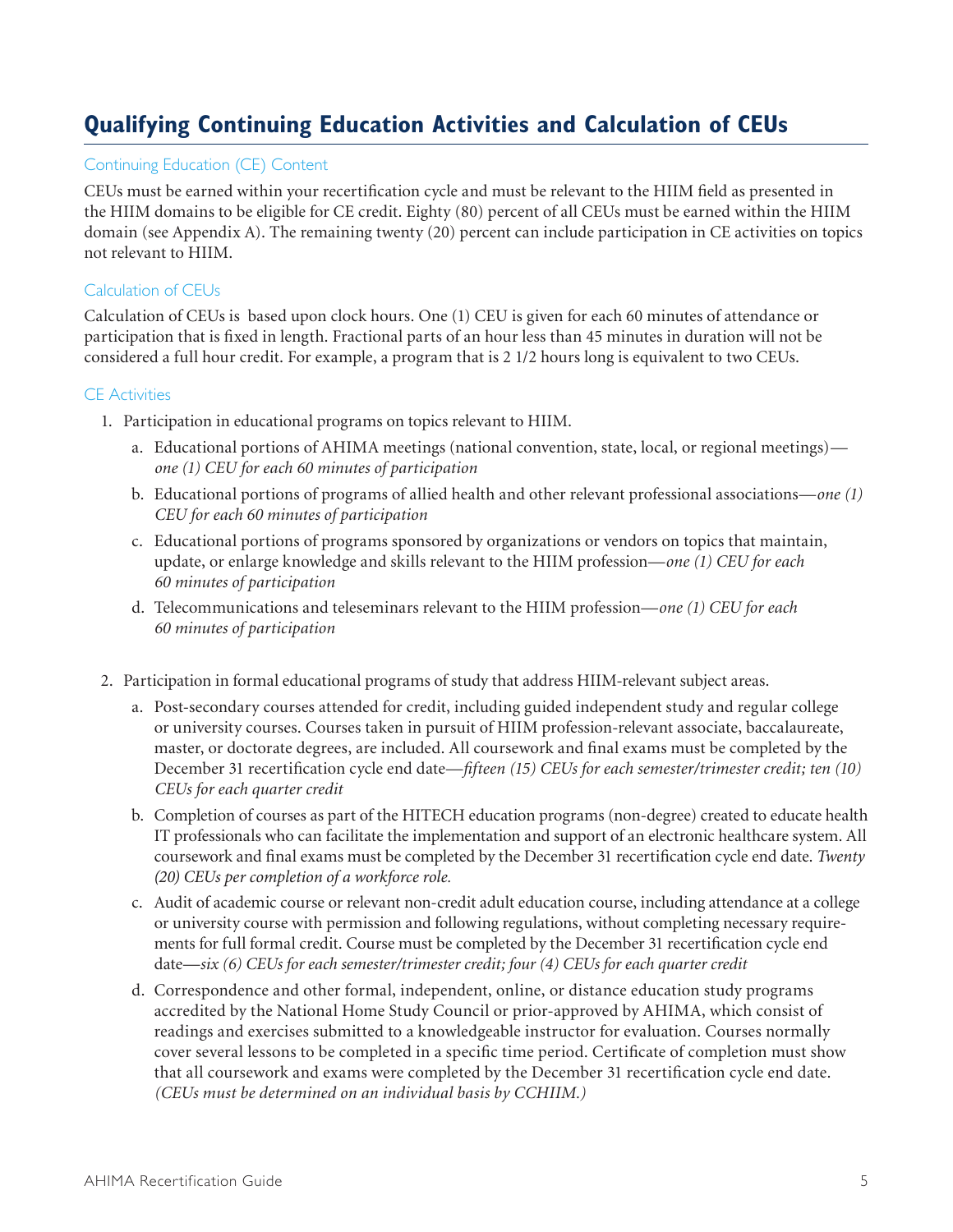- 3. Publication and presentation of material relevant to HIIM.
	- a. Publication is the development of an original work, relevant to the HIIM profession, reproduced by written or electronic means for general dissemination to the public (unless required as part of work responsibilities—see section VI.6.a and VI.6.b).
		- • Author of a textbook, workbook, or manual—*thirty (30) CEUs*
		- • Editor of a textbook, workbook, or manual—*twenty (20) CEUs*
		- • Author of an article in a research journal—*fifteen (15) CEUs*
		- • Author of a chapter in a textbook, workbook, or manual—*ten (10) CEUs*
		- • Author of an educational article in a professional or trade journal—*five (5) CEUs*
		- • Editor of a professional or trade journal—*five (5) CEUs*
		- • AHIMA course writing (for example, Virtual Lab, Courseshare, EHR Hybrid Environment six-lesson course)—*five (5) CEUs*
		- • Author of an educational article in a local or state newsletter—*two (2) CEUs*
		- • Reviewer of book manuscripts prior to publications—*one (1) CEU per chapter*
	- b. Presentation is the development of an original work delivered to an audience.
		- • Speaker at an educational program—*one (1) CEU for each 15 minutes of podium time*
		- • Panel participant at an educational program—*one (1) CEU for each 60 minutes of podium time*
- 4. Independent study activities relevant to the HIIM profession.
	- a. Study groups devoted to topics relevant to HIIM—*one (1) CEU for each 60 minutes of participation*
	- b. Enrollment in one or more AHIMA independent study program modules *(CEUs pre-determined by CCHIIM)*
	- c. Enrollment in home study programs relevant to AHIMA core education content areas from organizations other than AHIMA *(AHIMA prior approval required)*
	- d. AHIMA post-test offerings accompanying a *Journal of the AHIMA* article or book published by AHIMA *(CEUs pre-determined by CCHIIM)*
	- e. Advanced research (for example, reading and analyzing material above and beyond one's knowledge of the subject matter) in an HIIM topic area to support activities associated with an expert panel, workgroup, or task force of AHIMA or its affiliate—*one (1) CEU per each year*
- 5. Item writing
	- • Item writing for AHIMA's certification exams (CEUs pre-determined by CCHIIM)
- 6. Other activities
	- • Substantive oversight and involvement of directed clinical practice on behalf of a Commission on Accreditation for Health Informatics and Information Management Education (CAHIIM) accredited program—*five (5) CEUs per student supervised with a maximum of ten (10) CEUs for student supervision allowed in each recertification cycle*

Substantive oversight and involvement includes, but is not limited to:

- • Creating a training plan and schedule of activities
- Developing and assigning project(s)
- Providing direction and guidance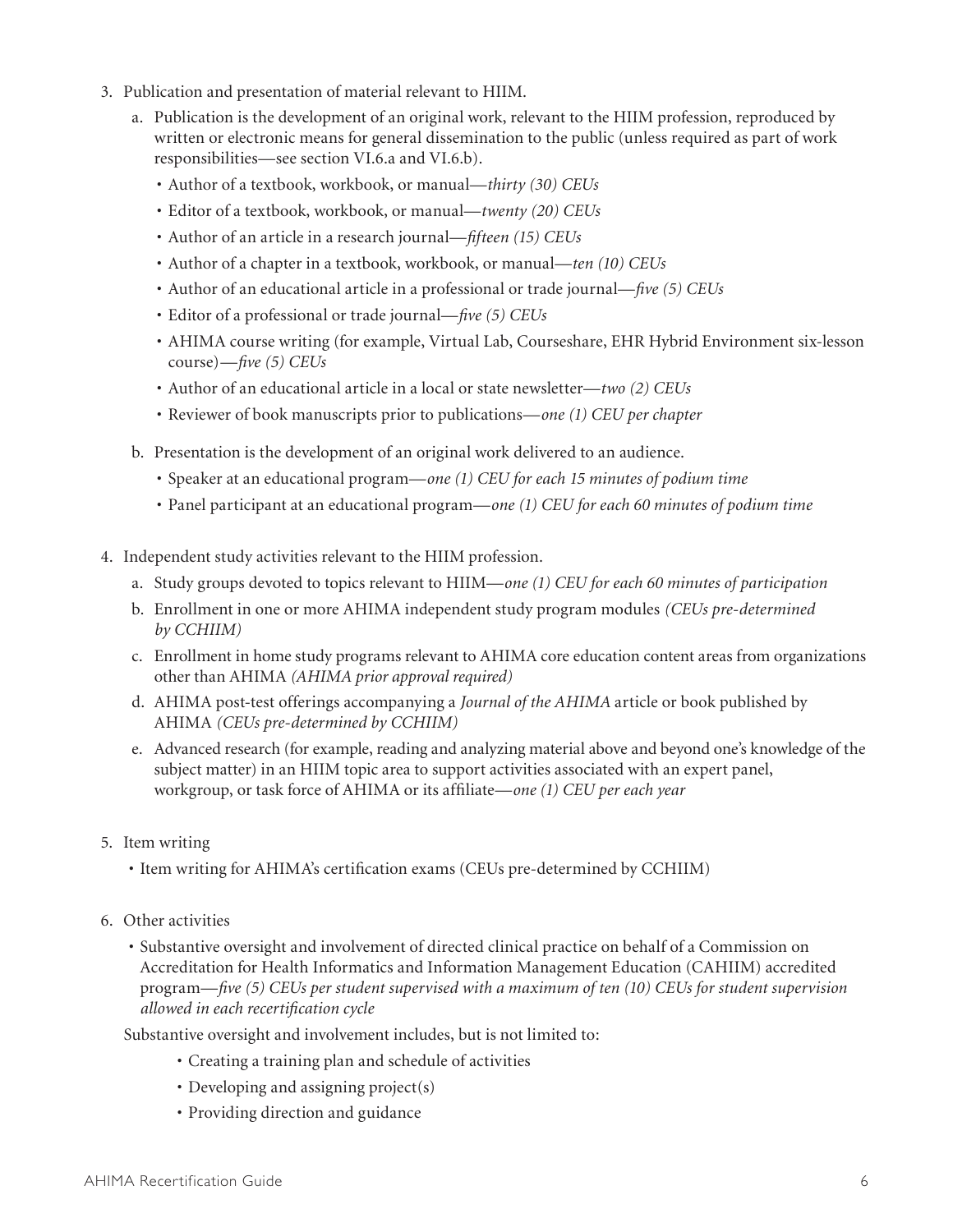- • Conducting review of progress and providing feedback
- Conducting student evaluation at the conclusion of the project(s)
- • Other Considerations: CEUs for other individuals assigned as mentors—*one (1) CEU for every 60 minutes of direct contact with a maximum of five (5) CEUs (five hours of contact) per student, and a maximum of ten (10) CEUs allowed in each recertification cycle.*
- • Visiting AHIMA exhibits at a national or state meeting—*one (1) CEU per meeting*
- • Participation in an AHIMA volunteer leader conference or work group *(CEUs pre-determined by AHIMA)*
- • Internet educational offerings relevant to AHIMA core education content areas *(AHIMA priorapproval required)*
- • Facilitator for an AHIMA Community of Practice (CoP or other online HIIM community)—*five (5) CEUs for one year service, per community, each year of the two-year cycle*
- • Activities defined by the guidelines for approval of CE programs for state, local, and regional HIM associations
- • Exceptional events recognized by the CCHIIM
- • Taking and passing a HIT Pro examination—*five (5) CEUs per examination passed.*

### Non-Qualifying Continuing Education Activities

Examples of activities that do not qualify for CEUs are as follows. The list is illustrative and not intended to be all-inclusive.

- • Responsibilities that fall within the normal parameters of an individual's job description, including, but not limited to, the following: (1) staff meetings; (2) grand rounds; (3) preparation for and/or participation in accreditation and licensure surveys; (4) preparation of procedure, policy, or administrative manuals; (5) conducting tours; (6) participation in career day activities; (7) development of employee and staff training materials
- • Published materials and/or presentations developed as a direct part of an individual's employment
- • Serving in a volunteer leadership role for AHIMA or any other professional organization
- Instructing or teaching a class
- • Summarizing articles, audiotapes, or video

### Reporting your CEUs

To recertify, you can report your CEUs and pay the recertification fee online at ahima.org/certification. You can also report your CEUs by mail by submitting the following:

- • CEU Report Form (located at ahima.org/certification)
- • Recertification fee

Mail your completed CEU Report Form with payment to:

| <b>Members</b>                 | <b>Nonmembers</b>      |
|--------------------------------|------------------------|
| AHIMA                          | AHIMA                  |
| Recertification                | Recertification        |
| 233 N. Michigan Ave., 21st Fl. | Dept. 77-3081          |
| Chicago, IL 60601              | Chicago, IL 60678-3081 |

### When to Report

You may report your CEUs to AHIMA several months prior to your cycle end date but no later than three (3) months into the following year.

If reporting by mail, AHIMA must receive your report form and fee no later than March 31, or the last business day prior to March 31, following the end of your recertification cycle. This policy applies to all reporting deadline dates that fall on a weekend or holiday.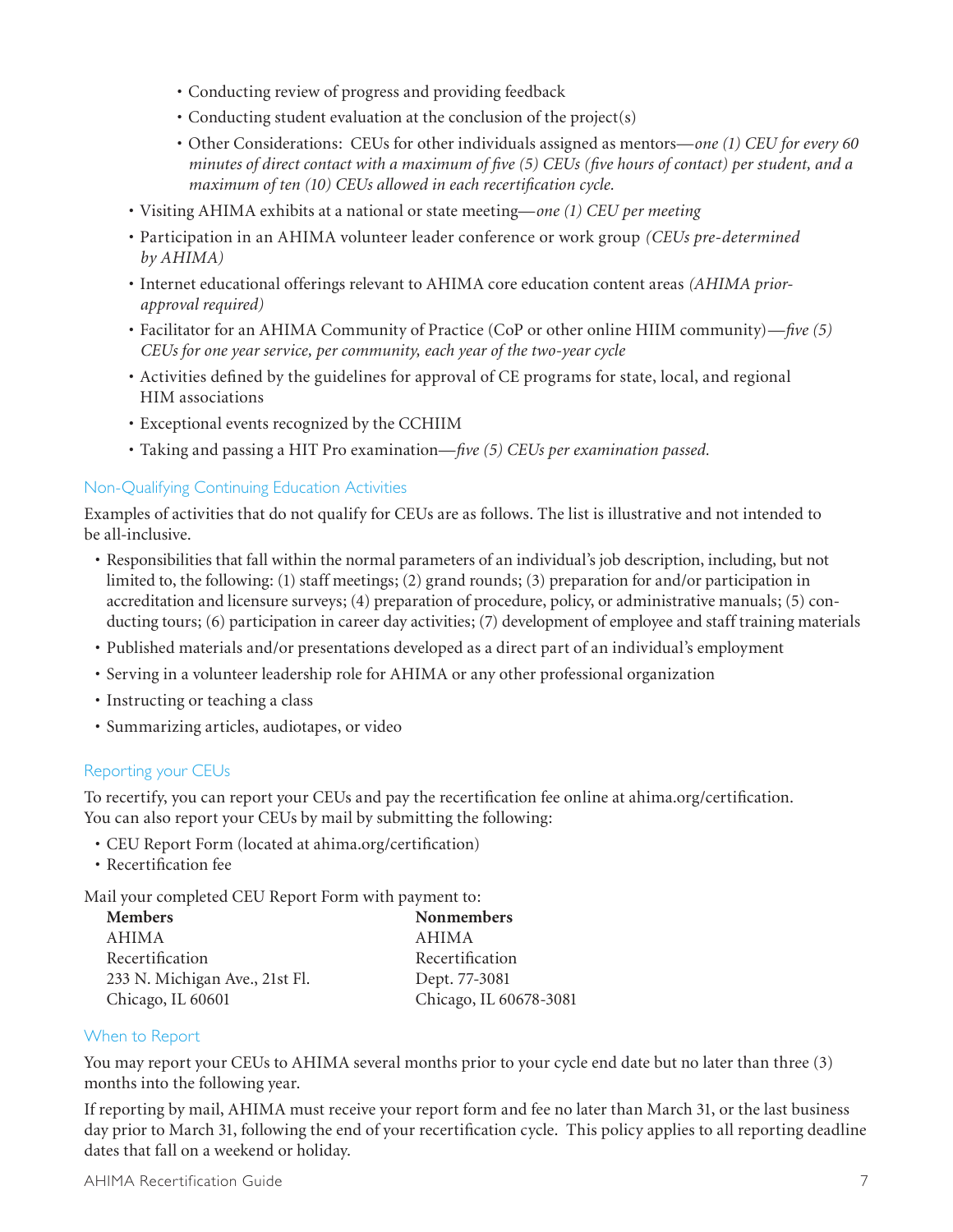### **Recertification Fees (plus any applicable late fees):**

| <b>Single Credential</b> |       |
|--------------------------|-------|
| <b>RHIA</b>              | \$150 |
| <b>RHIT</b>              | \$150 |
| CCA                      | \$50  |
| <b>CCS</b>               | \$50  |
| $CCS-P$                  | \$50  |
| CHDA                     | \$150 |
| CDIP                     | \$150 |
| CHP                      | \$150 |
| CHS                      | \$150 |
| <b>CHPS</b>              | \$250 |

### Multiple Credentials

Primary credential (based on credential hierarchy) fee, plus \$50 for each additional credential.

Credential Hierarchy:

- • Upon completion of the requirements, a mastery-level coding credential replaces an entry-level coding credential. Once granted, the mastery-level credential is recognized and CEUs for this credential need only be maintained.
- • Upon completion of the requirements, a baccalaureate or higher level HIM credential replaces an associatebased HIM credential. Once granted, the baccalaureate-based credential is recognized and CEUs for this credential need only be maintained.

*Note: Credential holders who are AHIMA members already have their recertification fees included with the annual membership fee (does not include mandatory annual coding self-review fee).*

### For CCS, CCS-P, or CCA Certificants

An additional mandatory annual coding self-review fee per coding credential held is required.

# **Certification Status**

### Status Types

- a. Active—based on meeting the recertification requirements
- b. Inactive:
	- i. Based on failure to complete the annual coding self-review required for the first year of a certificant's CE cycle (for coding credentials only by March 31, of the following calendar year. The CCHIIM provides a three (3) month window (April 1–June 30) for credential holders to meet the coding self-review requirements.
	- ii. Based on failure to complete the recertification requirements on or before March 31, following the end of the CE cycle. The CCHIIM provides a three (3) month window (April 1–June 30) for credential holders to meet recertification requirements and report CEUs.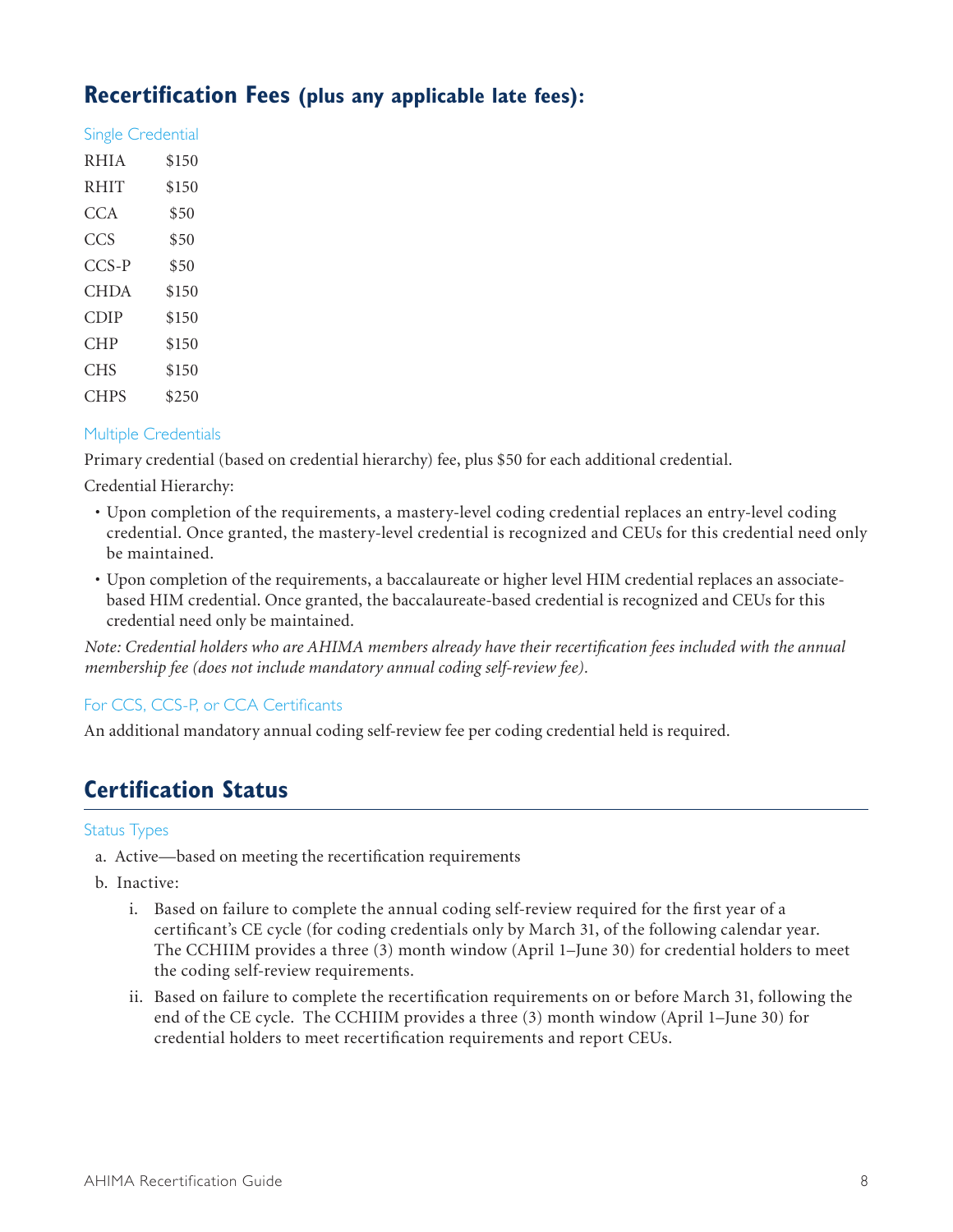The credential(s) may not be used during the period of inactive status. A late fee is imposed to re-activate a credential to active status.

- c. Revoked:
	- i. Based on failure to complete the annual coding self-review required for the first year of a certificant's CE cycle (for coding credentials only) by June 30 of the following calendar year.
	- ii. Based on failure to complete recertification requirements. Credential holders who do not report their CEUs on or before June 30, following the end of their CE cycle, will have their credential(s) revoked. Individuals may not use the applicable credential(s) once they have been revoked.
	- iii. Based on CCHIIM appeals committee or AHIMA Professional Ethics Committee decision regarding misconduct.

### Reinstatement of Credentials

Individuals whose credentials have been revoked can apply for reinstatement and be returned to active status by completing the Intent to Reinstate Credential application, paying all appropriate fees, and meeting the requirements for recertification.

The CCHIIM provides three ways to reinstate a credential (on or before December 30, following the end of the CE cycle):

### Option A: Reactivate by CE

- a. Submit an Application to Reinstate a Credential;
- b. Pay the appropriate fee;
- c. Obtain the required number of CEUs and submit all supporting documentation showing completion of activities. CEUs must be earned during the current and previous calendar year.
- d. Complete the current year's coding self-review (for coding credentials only)

### Option B: Reactivate by Portfolio Review

a. Submit portfolio for review and pay additional fee

### Option C: Reactivate by Exam

a. Retake the applicable certification exam

After December 30, following the end of the CE cycle, the only way to be reinstated and returned to active status is to retake the applicable certification exam.

An individual whose credential is reinstated will be officially notified by the CCHIIM that recertification requirements have been met. Upon official notification, the individual will be assigned a two-year recertification cycle beginning on January 1 of the year following reinstatement.

### **Additional Recertification Processes**

### Audits

Each year a percentage of recertification report forms are randomly selected for audit. Individuals selected for audits will be notified in writing and required to submit verifiable documentation (for example, certificates of attendance or similar materials) for each activity listed on the CEU Report Form by the due date specified on the audit notification material.

Verifiable documentation can include certificates of attendance, program materials, or other information provided by the program sponsor that verify program date, length, and subject matter (that is, agenda, program outline, handout, meeting summary, or meeting transcript).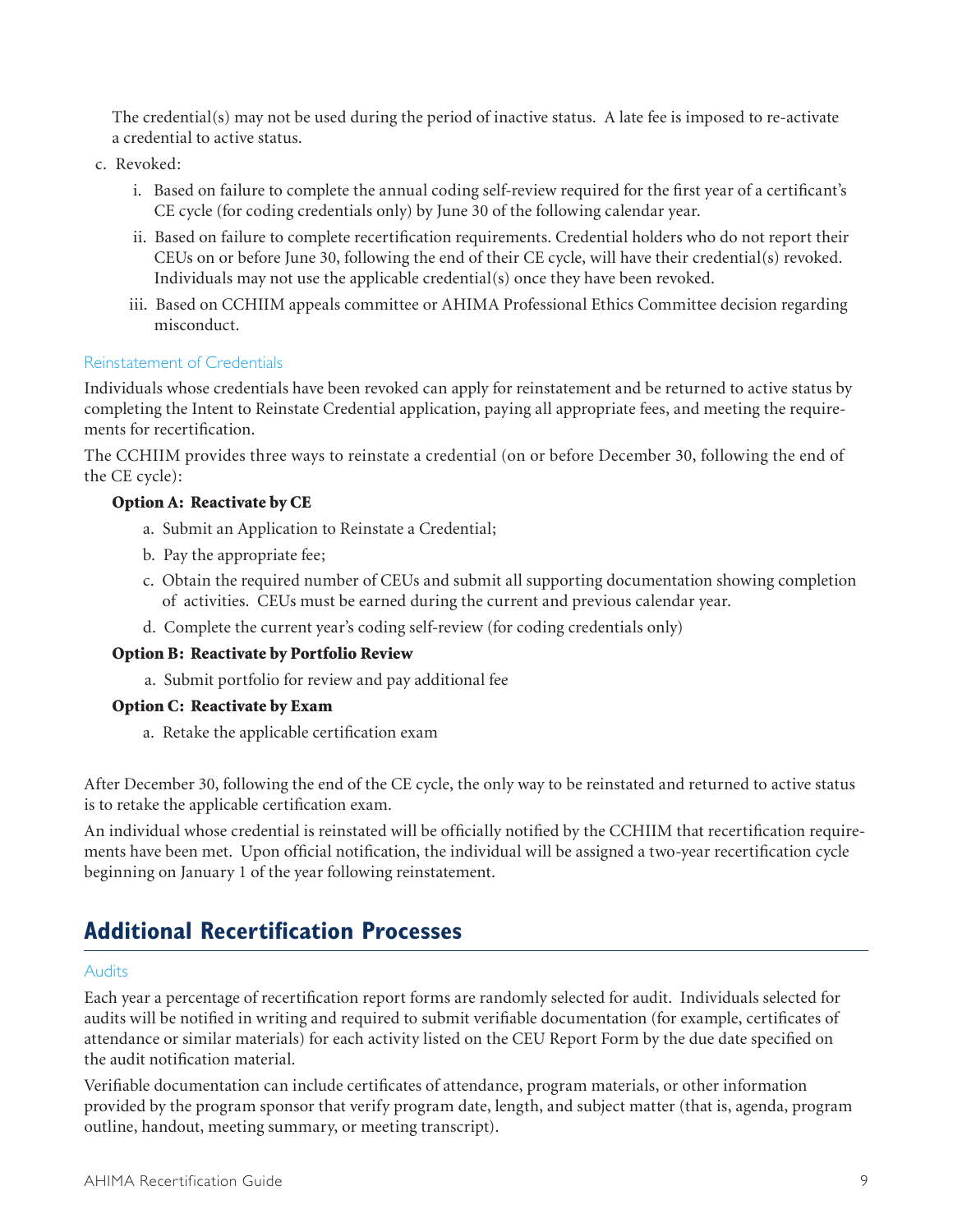It is therefore recommended that CEU participants retain all records in their files for at least one year following the cycle end date. Individuals who fail to respond to the audit request by the specified due date or are found to have submitted false information on their recertification form may be denied recertification.

### Waiver of CE Requirements

The Commission may for good cause waive or reduce the CEU requirement. Certificants may request a temporary or permanent waiver by submitting a written request to the Commission for consideration.

- a. Temporary Waiver—Temporarily waive recertification requirements due to extenuating circumstances or hardships (for example, financial hardship, illness, unforeseen circumstances, and natural catastrophes)
- b. Permanent Waiver—Permanently waive recertification requirements as a result of full-time retirement.

### Extensions

The Commission may grant an extension of time to complete the number of CEUs required for a CE cycle. An extension of time shall not relieve the applicant of the responsibility for completion of the CEU requirements for the CE cycle in which the extension period falls.

### Appeals

Individuals whose credential has been revoked or whose application for reinstatement has been denied may appeal to the CCHIIM. Additional information on submitting an appeal to the CCHIIM is available at ahima.org/certification.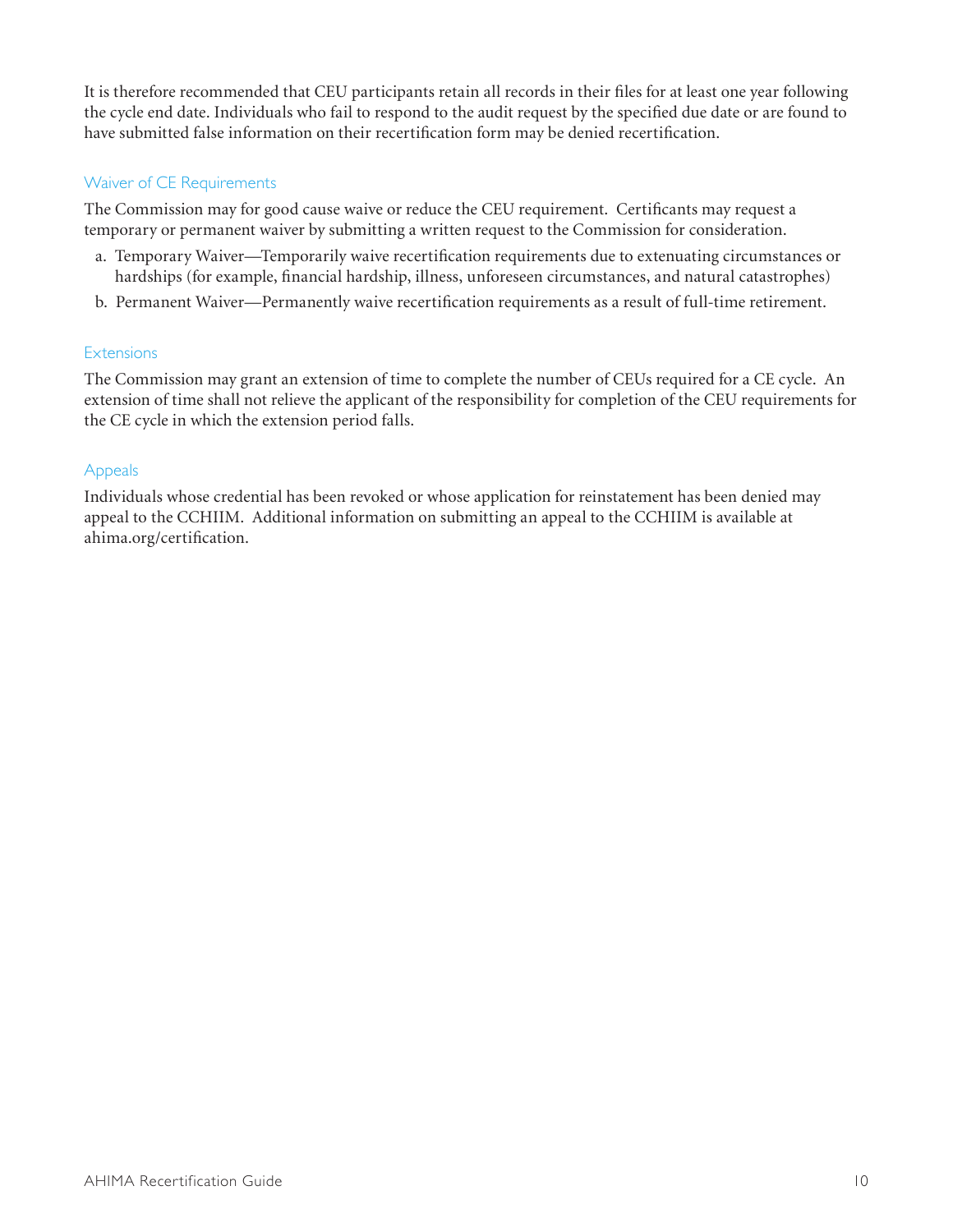# **Frequently Asked Questions**

### What is recertification?

Recertification (maintenance of certification) is a process that ensures CCHIIM-certified professionals demonstrate ongoing competence in the domain areas in which they are certified, through either maintenance or enhancement activities.

### What is certification maintenance?

Certification maintenance is the completion of educational programs that provide updated training and skills to allow continued competence in HIIM by earning the required number of CEUs in any of the HIIM domains.

### What is certification enhancement?

Certification enhancement is the completion of educational programs that result in expanded knowledge and skills to enhance professional growth in HIIM by earning additional CEUs in a specific HIIM domain. This is beyond the requirement to maintain certification.

### What is the initial recertification cycle?

The initial recertification cycle for newly credentialed certificants (first credential obtained) begins the day after the credential is awarded, plus the two (2) calendar year recertification period.

Example: If you passed the RHIA examination on June 8, 2011, your recertification cycle begins on June 9, 2011, and ends on December 31, 2013, for a period of two (2) years. CEUs earned during this period can be reported when you recertify.

### What if I am an RHIA or RHIT early tester—when does my initial recertification cycle begin?

Once your transcript is reviewed and eligibility is confirmed, your recertification cycle begins the day after you passed your RHIA or RHIT certification exam.

#### What do I need to do in order to recertify or maintain my certification status?

To recertify or maintain your certification, you need to earn your required CEUs within your recertification cycle and, if applicable, complete your mandatory annual coding self-reviews.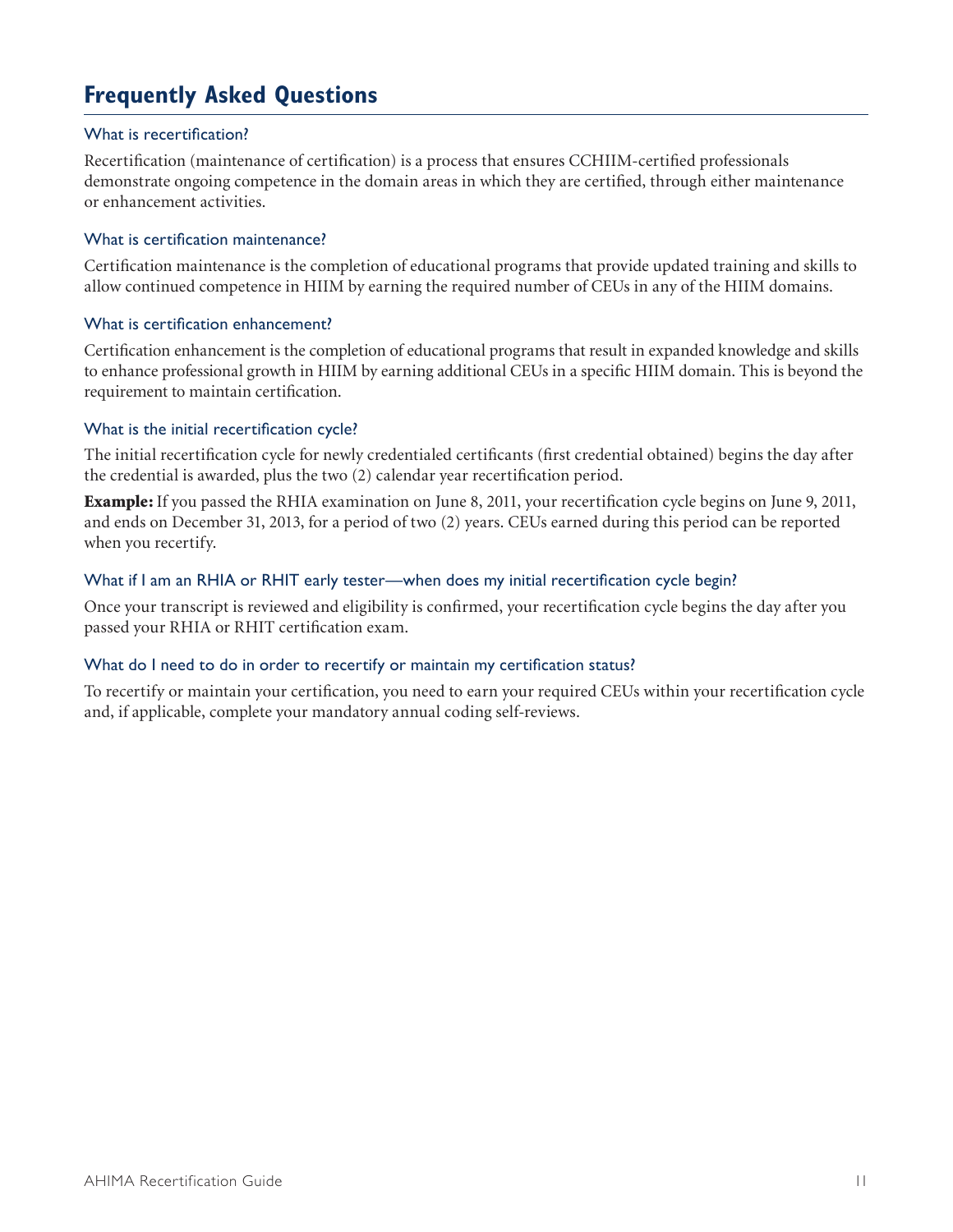### I currently have only one (1) AHIMA credential. How many CEUs must I accumulate during the reporting period?

| If You Have $A(n)$                                  | You Must Earn                                                    |
|-----------------------------------------------------|------------------------------------------------------------------|
| Certified Coding Associate (CCA)                    | 20 CEUs, including two mandatory annual coding<br>self-reviews** |
| Certified Coding Specialist (CCS)                   | 20 CEUs, including two mandatory annual coding<br>self-reviews** |
| Certified Coding Specialist-Physician-based (CCS-P) | 20 CEUs, including two mandatory annual coding<br>self-reviews** |
| Registered Health Information Administrator (RHIA)  | 30 CEU <sub>s</sub>                                              |
| Registered Health Information Technician (RHIT)     | 20 CEUs                                                          |
| Certified Health Data Analyst (CHDA)                | 30 CEUs                                                          |
| Certified in Healthcare Privacy and Security (CHPS) | 30 CEUs                                                          |
| Certified Documentation Improvement Practitioner    |                                                                  |
| (CDIP)                                              | 30 CEU <sub>s</sub>                                              |
| Certified in Healthcare Privacy (CHP)*              | 30 CEUs                                                          |
| Certified in Healthcare Security (CHS)*             | 30 CEUs                                                          |

CEU Requirements for Single Credential

*\*AHIMA no longer offers these certification exams.* 

*\*\*Each mandatory annual coding self-review is worth five (5) CEUs toward the total CEU requirement of a coding credential*

### I currently have multiple (two or more) AHIMA credentials. How many CEUs must I accumulate during the reporting period?

### CEU Requirements for Multiple Credentials

If you have more than one AHIMA credential, you must earn ten (10) additional CEUs per credential during your two-year recertification cycle. These CEUs may not be duplicated or used for more than one credential.

| Credential              | <b>Required Number of CEUs</b> |
|-------------------------|--------------------------------|
| CCS and CCS-P           | $30(20+10)$                    |
| RHIA with CCS and CCS-P | $50(30+10+10)$                 |
| RHIA with CHPS          | $40(30+10)$                    |
| RHIA with CHDA          | $40(30+10)$                    |
| RHIT with CCS and CCS-P | $40(20+10+10)$                 |

### How can I earn AHIMA CEUs?

AHIMA offers many opportunities to earn CEUs through meetings, audio and Web seminars, distance learning courses, and other activities that qualify for CEUs. For additional information on these products, please visit ahima.org.

### Can I use CEUs earned through organizations other than AHIMA?

Yes. CCHIIM accepts CEUs earned through other organizations, provided they qualify as valid CE activities and are relevant to HIIM.

### Can I get CEUs for college courses?

Yes. CCHIIM accepts CEUs earned through participation in formal educational programs of study that address subject areas related to HIIM.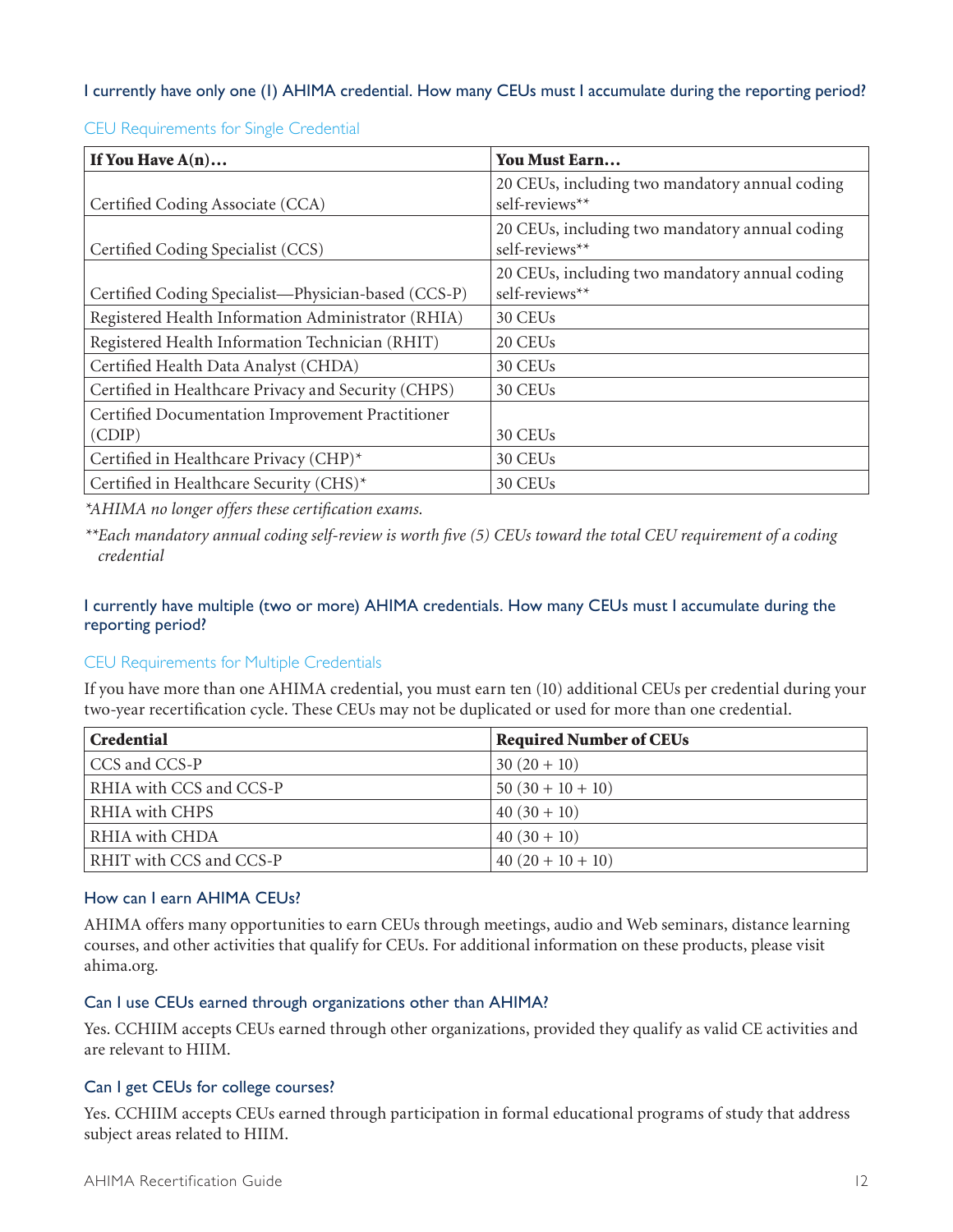### Can I earn AHIMA CEUs by earning another AHIMA certification?

No. At this time CCHIIM has not designated this as a valid CE activity.

### How can I find out how many AHIMA CEUs I have earned so far?

Currently, certificants will have to track how many CEUs they've earned during their recertification cycle. AHIMA is working on a technology solution that can collect and store CEUs earned by completing AHIMA-related educational activities.

#### What fees are required for renewing my certification?

#### For AHIMA-Certified Nonmembers:

### Single Credential

| • RHIA/RHIT/CHS/CHP/CHDA | \$150 per cycle                                |
|--------------------------|------------------------------------------------|
| • Coding credentials     | \$50 for each coding credential held per cycle |
| $\cdot$ CHPS             | \$250 per cycle                                |

### Multiple Credentials

Primary credential (based on credential hierarchy) fee, plus \$50 for each additional credential per cycle.

### Additional Fees:

CCS, CCS-P, and CCA credential holders must pay an additional mandatory annual coding self-review fee of \$50 per coding credential held.

### Examples:

- 1. RHIT earns RHIA
- Year  $1 =$  no fee
- Year  $2 = $150$  recertification fee for RHIA

Based on credential hierarchy, the RHIA credential replaces the RHIT.

- 2. CCA earns CCS
- Year  $1 = $50$  annual CCS coding self-review fee
- $\cdot$  Year 2 = \$50 annual CCS coding self-review fee, plus \$50 recertification fee for CCS

Two-year total fees  $= $150$ 

Based on credential hierarchy, the CCS credential replaces the CCA.

- 3. RHIA earns CHDA
	- Year  $1 = no$  fee
- Year 2 = \$150 recertification fee for RHIA, plus \$50 recertification fee for CHDA

Two-year total fees  $= $200$ 

- 4. RHIT earns CCS
- Year  $1 = $50$  annual coding self-review fee
- Year 2 = \$50 annual coding self-review fee, plus \$150 recertification fee for RHIT (first credential) plus \$50 recertification fee for CCS(second credential)

Two-year total fees  $= $300$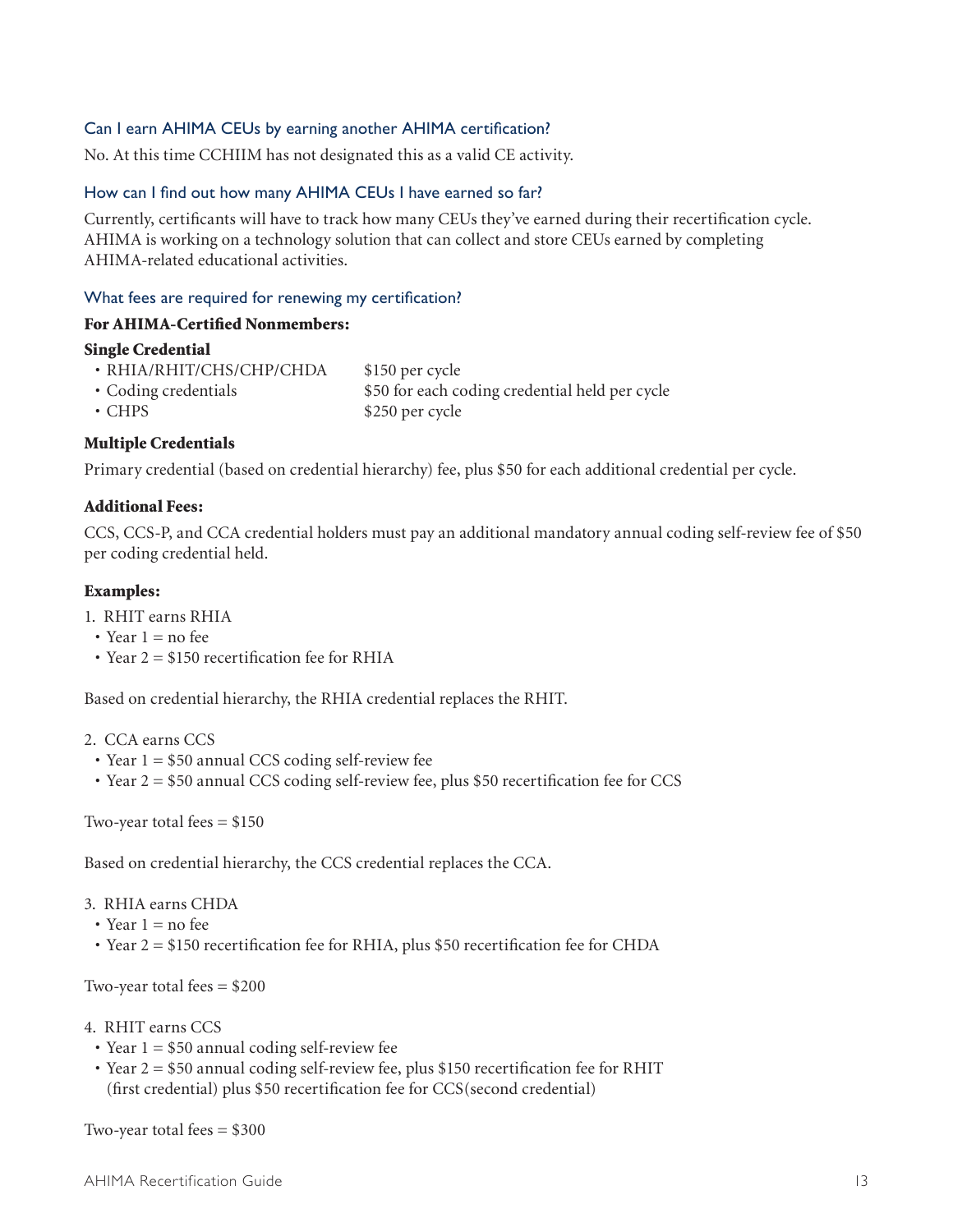### For AHIMA Members:

Credential holders who are AHIMA members already have their recertification fees included with the annual membership fee (this does not include mandatory coding self-review fee of \$25 per year).

### What should I do with my CEU documentation?

AHIMA does not require CEU documentation at the time of recertification. You should not submit any paperwork, other than your recertification application and the accompanying fees. Please save all CEU documentation for one full calendar year following the date of your certification renewal, in case you are audited.

### Do CEUs carry over from one reporting period to another?

No. You can only report CEUs earned during the current recertification cycle.

### What if I don't have enough CEUs to recertify or maintain my certification?

If you do not report the required CEUs by March 31, following the end of your CE cycle, your credential(s) will be placed on inactive status. The CCHIIM provides a three (3) month window (April 1–June 30) for credential holders to meet recertification requirements and report CEUs before the revocation process begins.

### What does inactive status mean?

During inactive status, you cannot promote yourself as AHIMA-certified. If you reactivate your credential(s) during the inactive period (a reactivation fee applies), your certification will be reinstated and considered active. If you fail to reactivate by the end of the inactive period, your certification will be revoked.

### What does revocation mean?

If you fail to reactivate by the end of the inactive period (June 30), your certification will be revoked. Once your certification is revoked, you are no longer AHIMA certified and your certification can only be reinstated by the following three options:

### Option A: Reactivate by CE

- a. Submit an Application to Reinstate a Credential.
- b. Pay the appropriate fee.
- c. Obtain the required number of CEUs and submit all supporting documentation showing completion of activities. CEUs must be earned during the current and previous calendar year.

*Note: CEUs accumulated after the end of the previous recertification cycle (December 31) can be reported for reactivation. However, these CEUs cannot be used or reported for the next cycle. Certificants who report or use CEUs accumulated after December 31 to reactivate their credential(s) will automatically be placed on the audit list for the next cycle. This policy also applies to certificants who are reactivated as a result of being placed in inactive status.*

d. Complete the current year's coding self-review (for coding credentials only)

### Option B: Reactivate by Portfolio Review

Submit portfolio for review and pay the additional fee.

### Option C: Reactivate by exam

Retake the applicable certification exam.

After December 30, following the end of the CE cycle, the only way to be reinstated and returned to active status is to retake the applicable certification exam.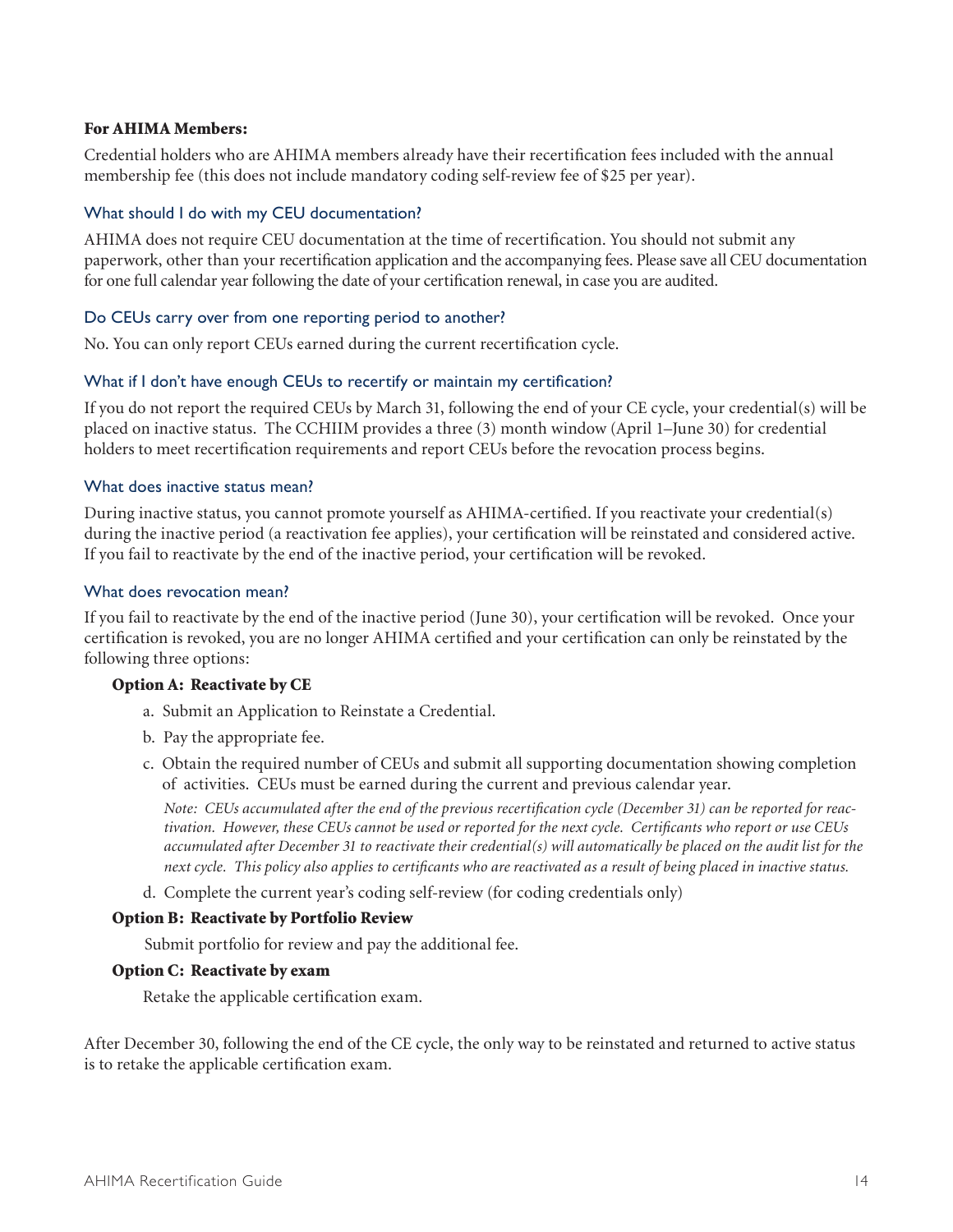### What is the yearly audit?

In order to ensure high standards of competency and continuing education, AHIMA/CCHIIM will conduct an annual audit. A randomly selected, percentage sample of recertification forms submitted from the prior reporting period will be sampled to participate in the audit. The audit will be conducted at each credential level. If audited, you will be required to provide documented proof of all CEU activity reported during the reporting period to the AHIMA national office within 30 days.

If you are unable to provide documented proof within 30 days, your certification will be considered inactive and you will have one year to complete the recertification process by providing the documentation or obtaining new CEUs. All audit paperwork is reviewed for completeness and accuracy by CCHIIM. If all paperwork is complete and the appropriate number of CEUs are earned, you will be notified that your credential is valid until the next recertification due date. If, after submission of CEUs, it is determined that some CEUs are not applicable, an appropriate amount of time will be allowed for you to earn additional replacement CEUs.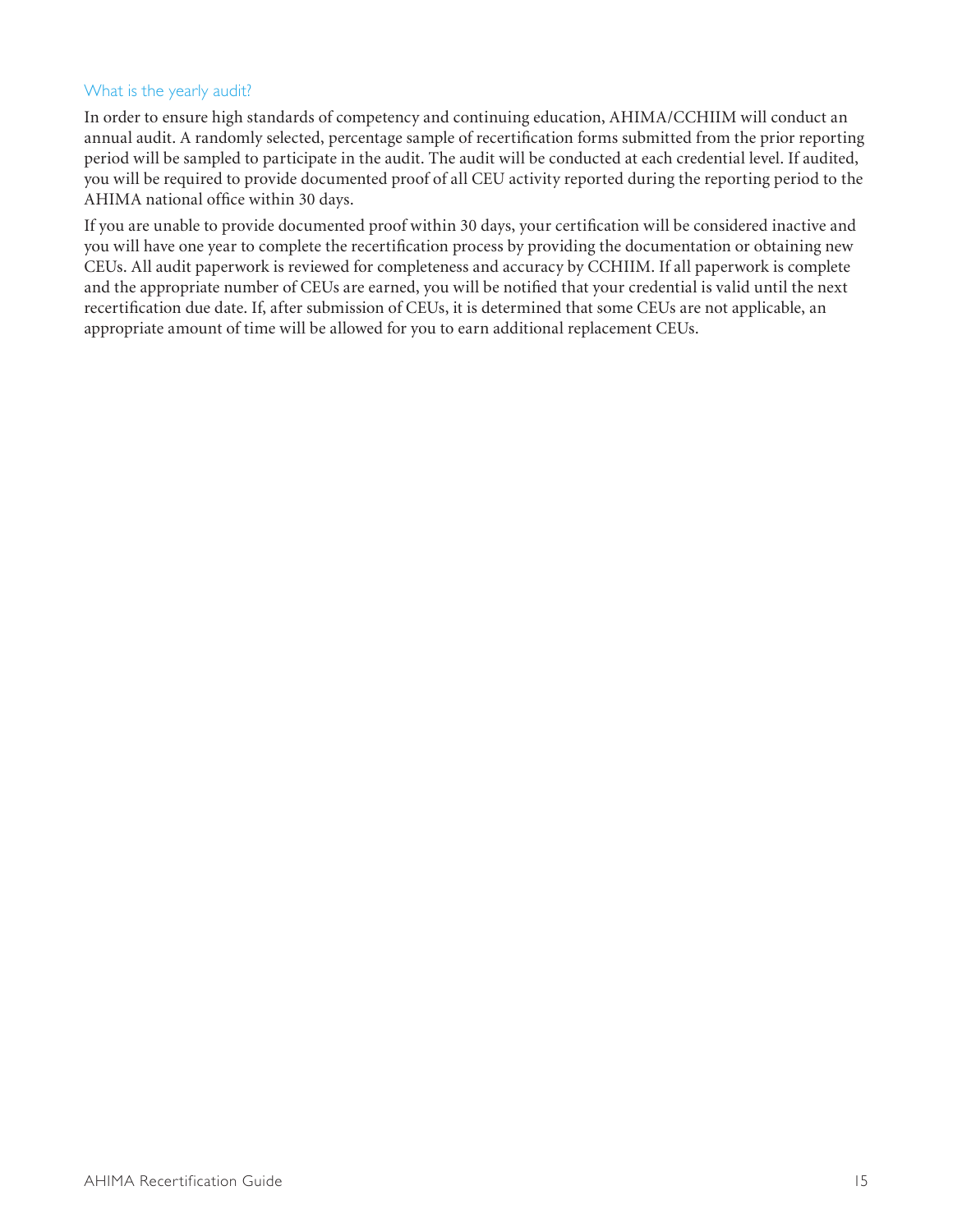# **Appendix A—HIIM Domains**

HIIM Professional Domain Definition: HIIM improves the quality of healthcare by ensuring the most timely and accurate information is available to make any healthcare decision. HIIM professionals manage healthcare data and information resources. The profession encompasses services in planning, collecting, aggregating, analyzing, and disseminating individual patient and aggregate clinical data. It serves the following healthcare stakeholders: patients, providers, patient care organizations, research and policy agencies, payers, and other healthcare-related entities.

Eighty (80) percent of all CEUs must be earned within the HIIM Domain, which is divided into the domain areas below.

The CCHIIM provides the following list of examples of educational experiences. These educational experiences may include, but are not limited to, the following:

1. **Technology:** Application of existing and emerging technologies for the collection of clinical data, the transformation of clinical data to useful health information, and the communication and protection of information on analog (for example, paper or analog photographic film) or digital media (for example, magnetic tape, optical disk, CD, or DVD).

Topics include, but are not limited to:

- Electronic health records (EHRs)
- • HIIM software applications (encoders, patient information management systems, and chart management, CDI systems, and electronic queries.)
- Personal health record (PHR)
- Health information exchange (HIE)
- Speech recognition
- 2. Management Development: Application of organizational management theory and practices in addition to human resource management techniques to improve departmental adaptability, innovation, service quality, and operational efficiency.

Topics include but are not limited to:

- • Project management
- • Training and development
- Work design
- Employee hiring and retention
- Effective communication
- 3. Clinical Data Management: Applications and analysis of quality and clinical resources appropriate to the clinical setting. Includes database management, clinical documentation improvement, and coding compliance using CPT, ICD-9-CM, or other specialized coding systems within the prospective or payment system to ensure quality and cost effectiveness of the rendered services (for example, data integrity, quality of documentation, and clinical efficiency).

Topics include, but are not limited to:

- ICD-9-CM/CPT/HCPCS
- • Prospective payment systems (for example, DRG and APC)
- $\cdot$  ICD-10
- • Registries
- • RAC